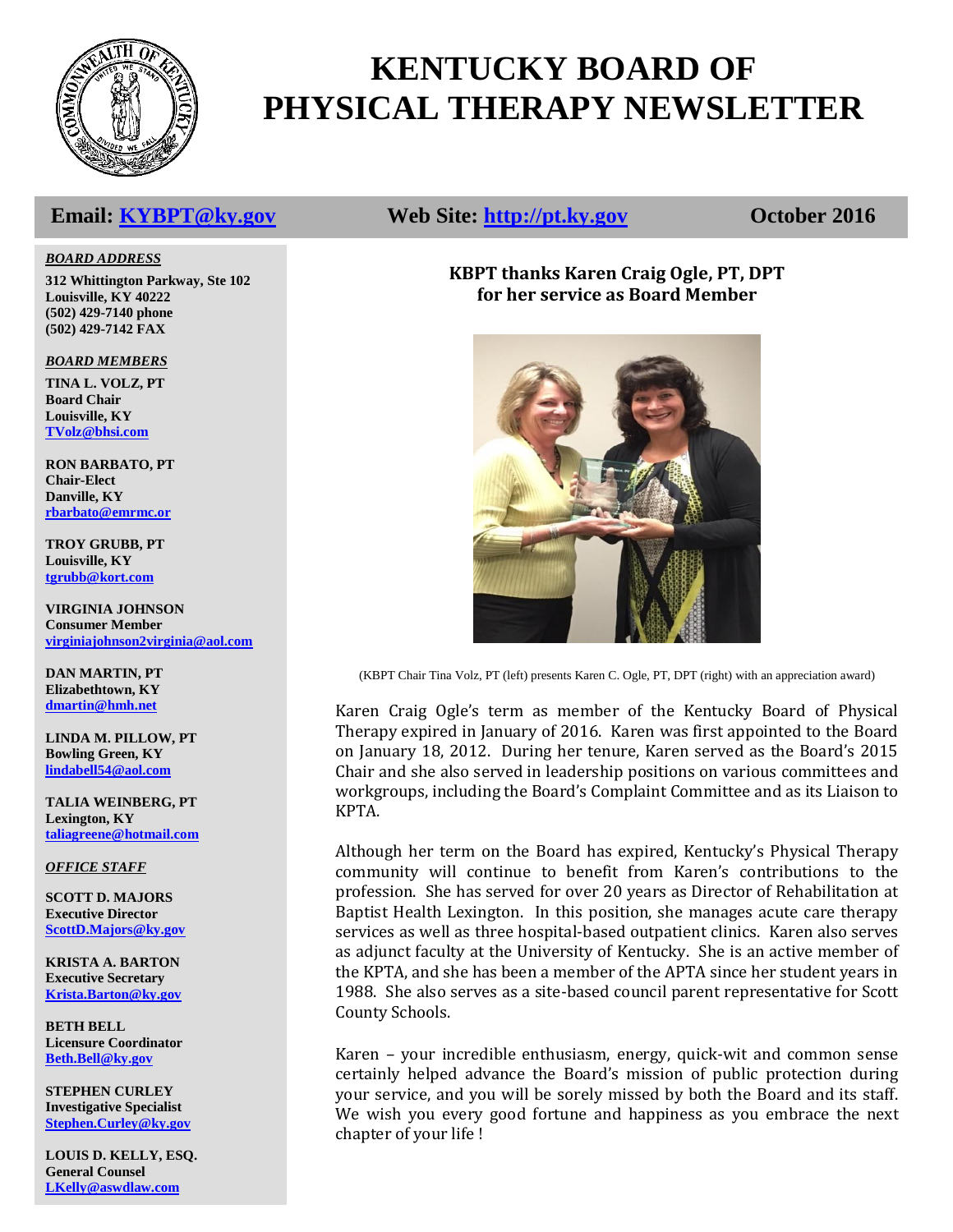

### **KBPT Welcomes New Board Member Dan Martin, PT**

The Kentucky Board of Physical Therapy is pleased to announce that Dan Martin, PT, was appointed by Governor Matthew Bevin on March 31, 2016, to serve as a member of the Board through January 1, 2020. Dan lives in Elizabethtown, Kentucky. He received his Masters of Physical Therapy degree from the Philadelphia College of Pharmacy and Science in 1995. Dan works as the Director of Rehabilitation and Wound Care services at Hardin Memorial Hospital in Elizabethtown, a position he has held for the last sixteen (16) years. He is an active member of the KPTA and currently serves on the KPTA Payment and Policy Committee. He has also been a member of the APTA since 1992. Dan and his wife, Jennifer, have 3 children: McKenna, Jack and Max.

Dan has already completed his Board member orientation training, and he has wasted no time in becoming active as a member by agreeing to serve as the Board's Liaison to KPTA. Please join us in welcoming Dan to the Board -- we look forward to benefiting from his talent, judgment, and broadbased experience over the next several years !



**Welcome Elizabeth ("Beth") Bell !**

On July 1, 2016, Elizabeth ("Beth") Bell joined the Board's staff as our new Licensure Coordinator. For the past eight (8) years Beth worked as an Administrative Assistant with the Kentucky Physicians Health Foundation in Louisville, Kentucky. She also served for nearly six (6) years with the National Multiple Sclerosis Kentucky-Southeast Indiana Chapter as both its Information Systems Manager and its Program Manager. Beth earned a Bachelor's Degree in Print Journalism from Western Kentucky University in 1999. She and her husband live in east Louisville, and they have one young child.

You will find Beth to be a dedicated employee whose positive energy is simply infectious. The Board is delighted to be able to welcome Beth to our staff !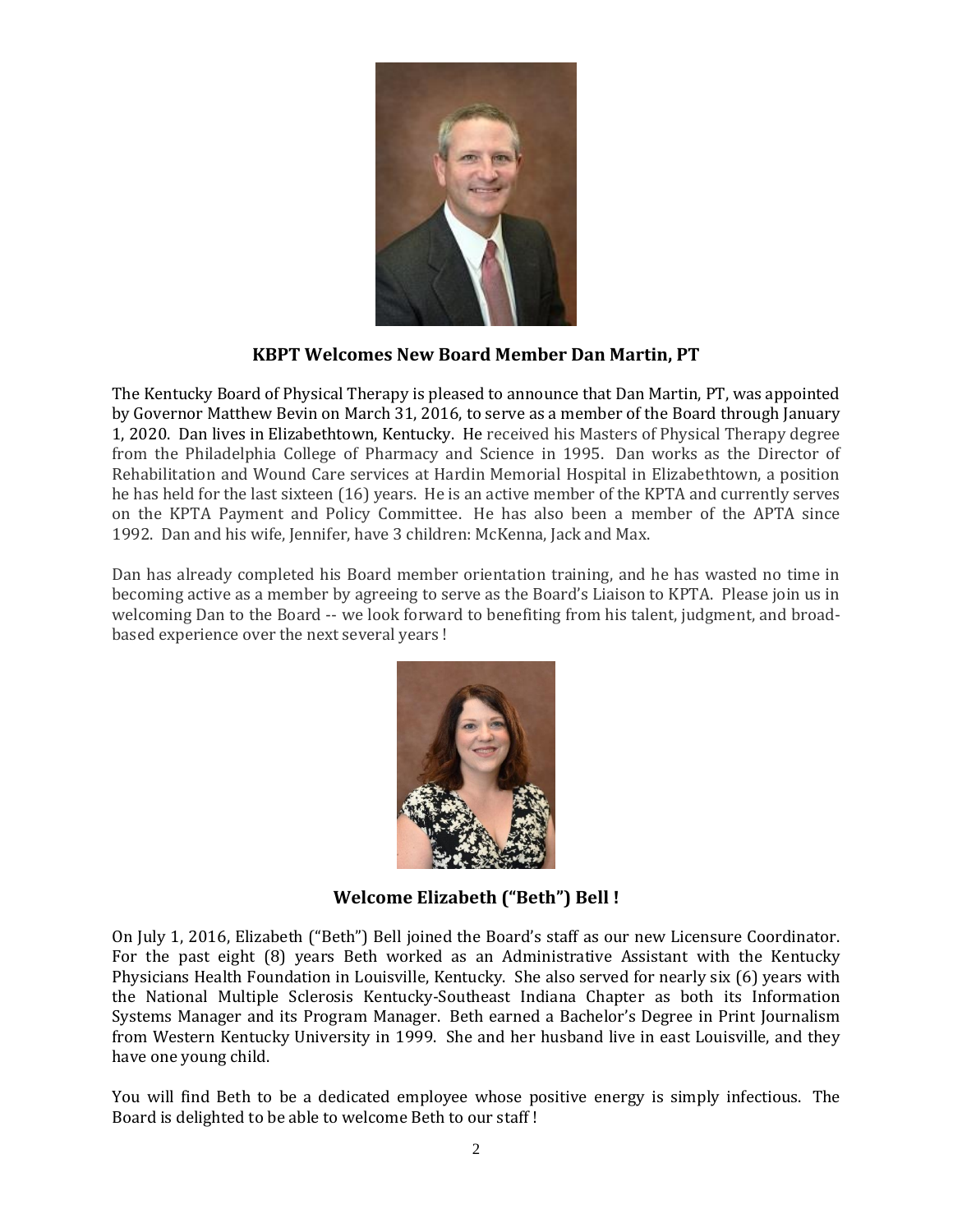

(Ms. Donna Sims, KBPT Licensure Coordinator (right))

# **Happy Retirement to Donna Sims !**

On July 31, 2016, Donna Sims retired from the Board following a lengthy and distinguished career serving the citizens of the Commonwealth of Kentucky. Donna's first position with state government was with the Board of Hairdressers and Cosmetologists starting in August of 1974 where she served for over four (4) years. She joined the Board of Auctioneers in July of 1994 where she remained until October of 2000 when she began employment with the Board of Physical Therapy.

Donna's first position with the Board was as Executive Secretary II. Shortly thereafter, she took initiative by assuming greater responsibility of the Board's operations, and in 2003 she accepted a promotion to the position of Administrative Specialist III. To the Board, its staff and members of the public, we all came to view Donna to be our "Licensure Coordinator", a title that remained with Donna throughout her service with the Board.

Donna's contributions to the Board during her nearly sixteen (16) year tenure were without equal. She handled all administrative functions relating to credentialing and continued competency for the Board, and she performed these functions with very little supervision. Donna prepared reports for the Board and staff concerning revenues, expenditures, and licensure data. She was always highly organized, and she developed a comprehensive system for processing licensure applications that was efficient, effective, and reliable, as well as being one which other staff members were able to understand and administer, if called upon.

Donna expressed herself to stakeholders with a professional blend of information, expertise, conviction, humor and tact. Her communication skills, as demonstrated on the telephone and during presentations at educational settings with credential holders, applicants and members of the public, were exemplary, and she served as an excellent Board representative while serving in these settings. Donna consistently impressed those with whom she interacted through her ability to perform her job assignments in a selfreliant and effective manner, and these characteristics helped define her as an employee whose contributions were highly-prized by the Board's staff and its members.

Donna – we miss you, we love you, and we wish you every good fortune you so richly deserve during your retirement !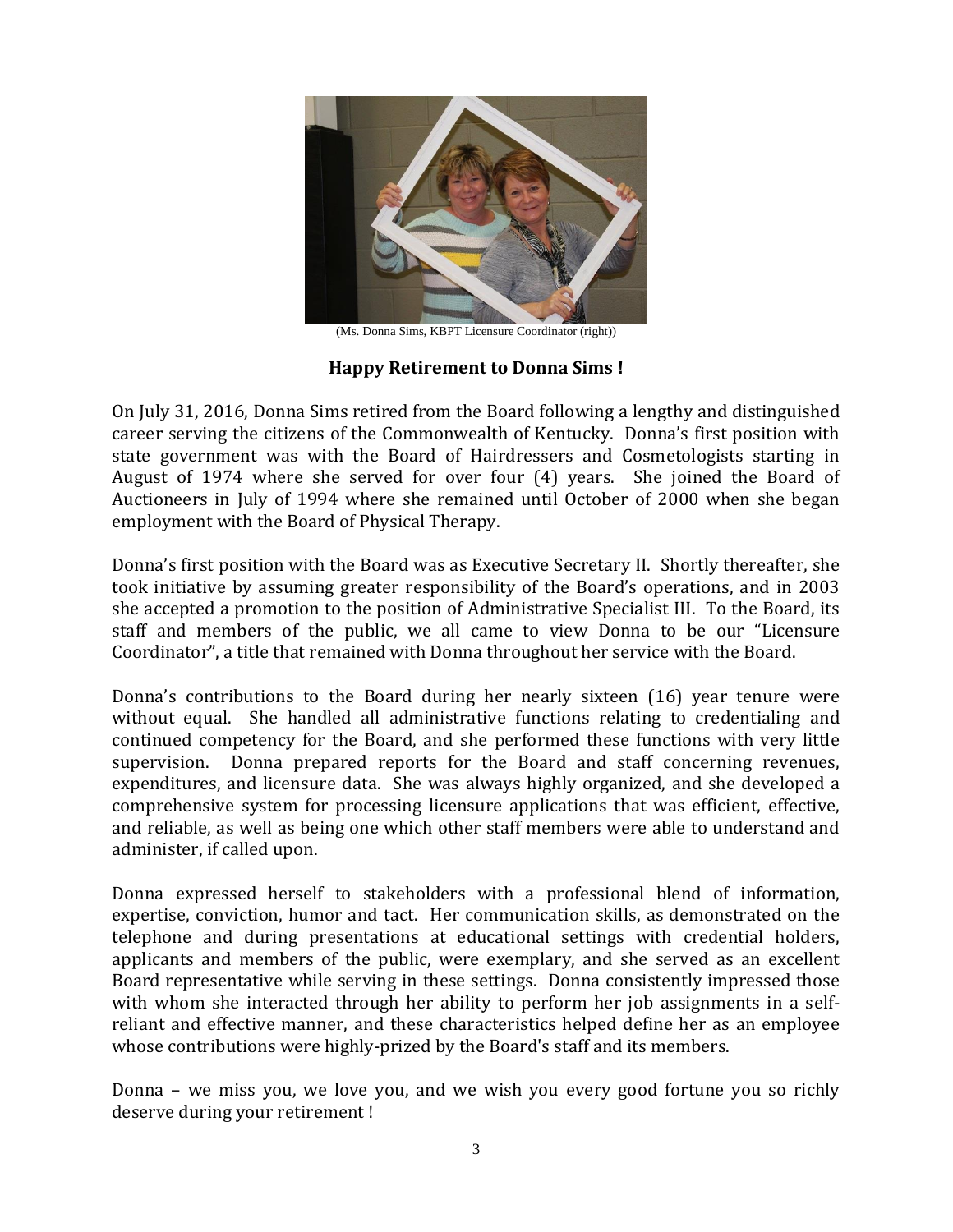### **NEW -- Amendment to Administrative Regulation – 201 KAR 22:045**

### **Deadline to File Hardship Extensions to Complete Continued Competency Requirements**

The Board of Physical Therapy's renewal period for physical therapist licenses and physical therapist assistant certificates runs from January 3, 2017, through March 31, 2017. Each renewal applicant is required to certify on the renewal application that she/he has completed the required number of hours of continued competency for the biennium, including the two (2) hour open book jurisprudence examination.

The Board's administrative regulation which sets forth the continued competency requirements (201 KAR 22:045) establishes that a credential holder will be granted a temporary **non-hardship** extension of time if the credential holder:

- 1. Files a completed Exemption or Extension for Completion of Continued Competency Form, including a plan describing how the required credits will be met, by March 31 of the oddnumbered year in the renewal cycle for which the extension is sought;
- 2. Pays a fee of \$250;
- 3. Has not received a temporary non-hardship extension of time in the prior renewal cycle; and
- 4. Files proof of compliance with the continued competency requirements by the following July 1.

This same administrative regulation establishes that a credential holder will be granted a temporary **hardship** extension of time if the credential holder:

- 1. Files a completed Exemption or Extension for Completion of Continued Competency Form, including a plan describing how the required credits will be met; and
- 2. Submits documentation showing evidence of undue hardship by reason of the licensee's age, disability, medical condition, financial condition, or other clearly mitigating circumstances.

Until recently, there was no deadline set for a credential holder to file a hardship extension request. In May of 2016, the Board voted to seek an amendment to this administrative regulation by requiring that **all hardship extension requests** to complete continued competency requirements **be filed** with the Board **by no later than April 30** of each odd-numbered year.

This proposed amendment of adding a deadline to submit hardship extension requests was considered by the Administrative Regulation and Review Subcommittee of the Kentucky Legislature on September 13, 2016. The proposed amendment was also considered by the Health and Welfare Committee on October 19, 2016, and the amendment became effective on that date.

With this amendment to the regulation, the Board has retained the **March 31 deadline for all nonhardship requests** while creating a **new April 30 deadline for all hardship requests**. In deciding to seek approval of this deadline, the Board concluded that establishing a hardship deadline of 30 days beyond the non-hardship deadline of March 31 was a reasonable and necessary accommodation to those renewal applicants whose hardships may be unforeseeable, which may manifest themselves in the last few days of March, and which themselves may interfere with the renewal applicant's ability to file the required documentation by March 31. Additionally, setting a deadline of April 30 will also provide Board staff adequate opportunity to complete its evaluation of the renewal applicant's compliance with 201 KAR 22:045 on a timely basis.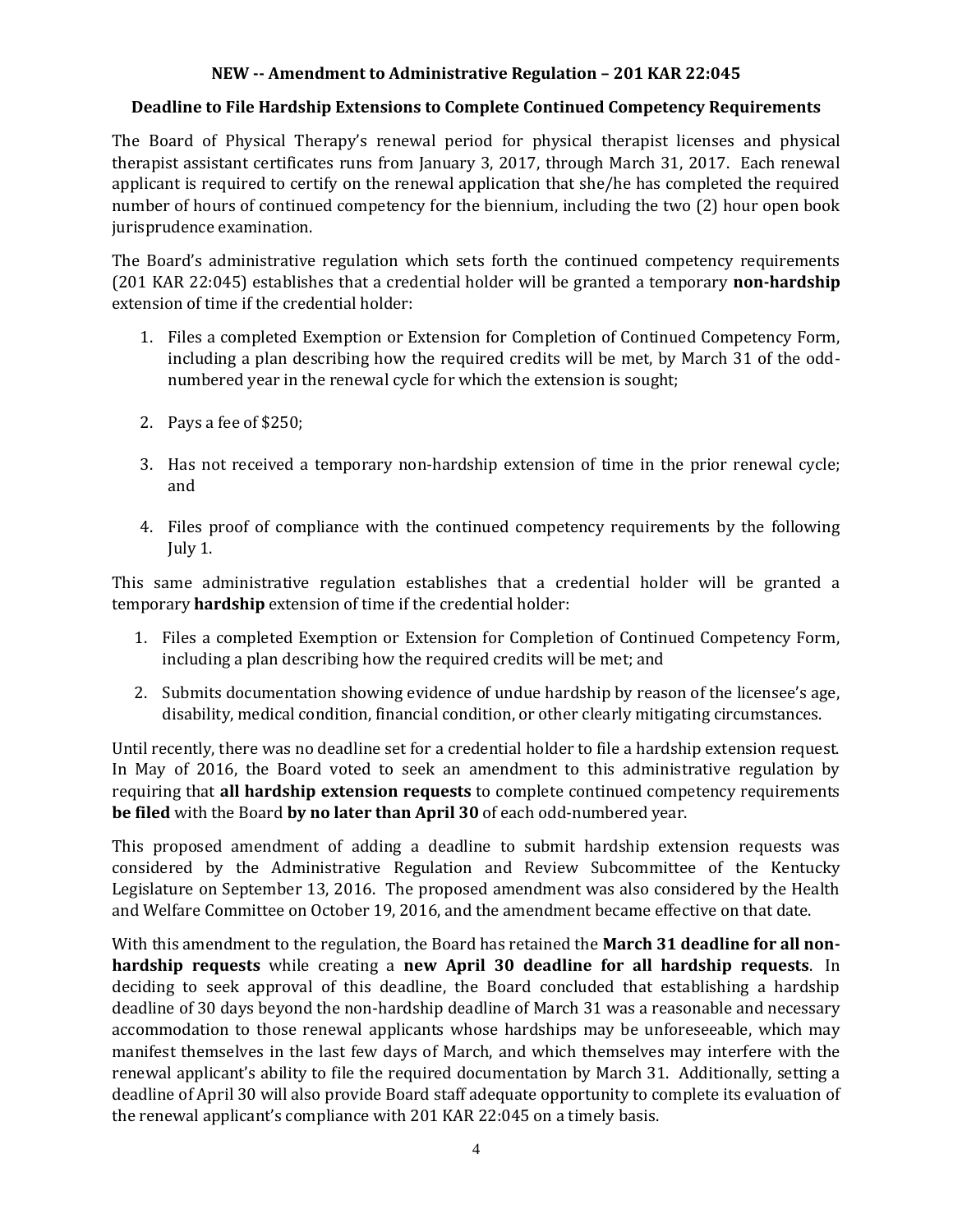### **NEW -- 2017 Continuing Competence Audit Procedure !**

The Kentucky Board of Physical Therapy randomly audits a minimum of 5% of the physical therapists and 5% of the physical therapist assistants immediately after the online renewal process has completed to determine whether continued competency requirements were satisfied.

During its meetings held in January, March and May of 2016, the Board re-examined its audit procedures and results for the past 2 bienniums. Following this review, in May of 2016 the Board approved a new audit procedure, beginning in 2017, that will accelerate the deadlines to demonstrate timely compliance for those credential holders who are subject of the audit.

To determine compliance with Continued Competency requirements of 201 KAR 22:045, Board staff will randomly audit a minimum of 5% of the physical therapists and 5% of the physical therapist assistants who renewed their credential that year. In addition to the random audit, Board staff will audit all credential holders who were privately admonished or disciplined by the Board for Continued Competency deficiencies in the last biennium; one Board member selected randomly; and all credential holders for whom Board staff does not have proof of completion of the Jurisprudence Examination.

The new audit process will be initiated in April of 2017, as follows:

- 1. Each person to be audited will be mailed an Order of the Board via certified mail, return receipt requested. This Order will provide:
	- a. that the credential holder has no more than 30 days from receipt of the Order in which to comply by providing to the Board a CE tracking form with supporting documentation;
	- b. that the credential holder has no more than 60 days from receipt of the Order in which to satisfy any deficiencies in the documentation as identified by Board staff; and
	- c. a summary of the Board's proposed fine structure for any deficiencies that may be determined.
- 2. Unless an extension of time has been provided to the credential holder, the Board will initiate the complaint process against any audited credential holder who fails to timely submit proof of meeting the Continued Competency requirements within 30 days of receipt of the Order. Board staff shall report all credential holders who are non-compliant with the 30-day deadline set forth in 201 KAR 22:045 Section  $2(4)(b)$  and (c) to the Board at its next scheduled meeting to determine whether the discipline process established in 201 KAR 22:052 should be applied.
- 3. If the CE requirements have not been demonstrated within the timeframe set forth in the Order, discipline based on non-compliance with the Continued Competency requirements, as determined from the CE audit, shall be as follows:
	- a. issue a Private Admonishment to first time offenders for Continued Competency violations with the following criteria:
		- i. for failure to timely complete the Jurisprudence Exam base fine of \$100.00 plus \$60.00 for each deficient credit hour; or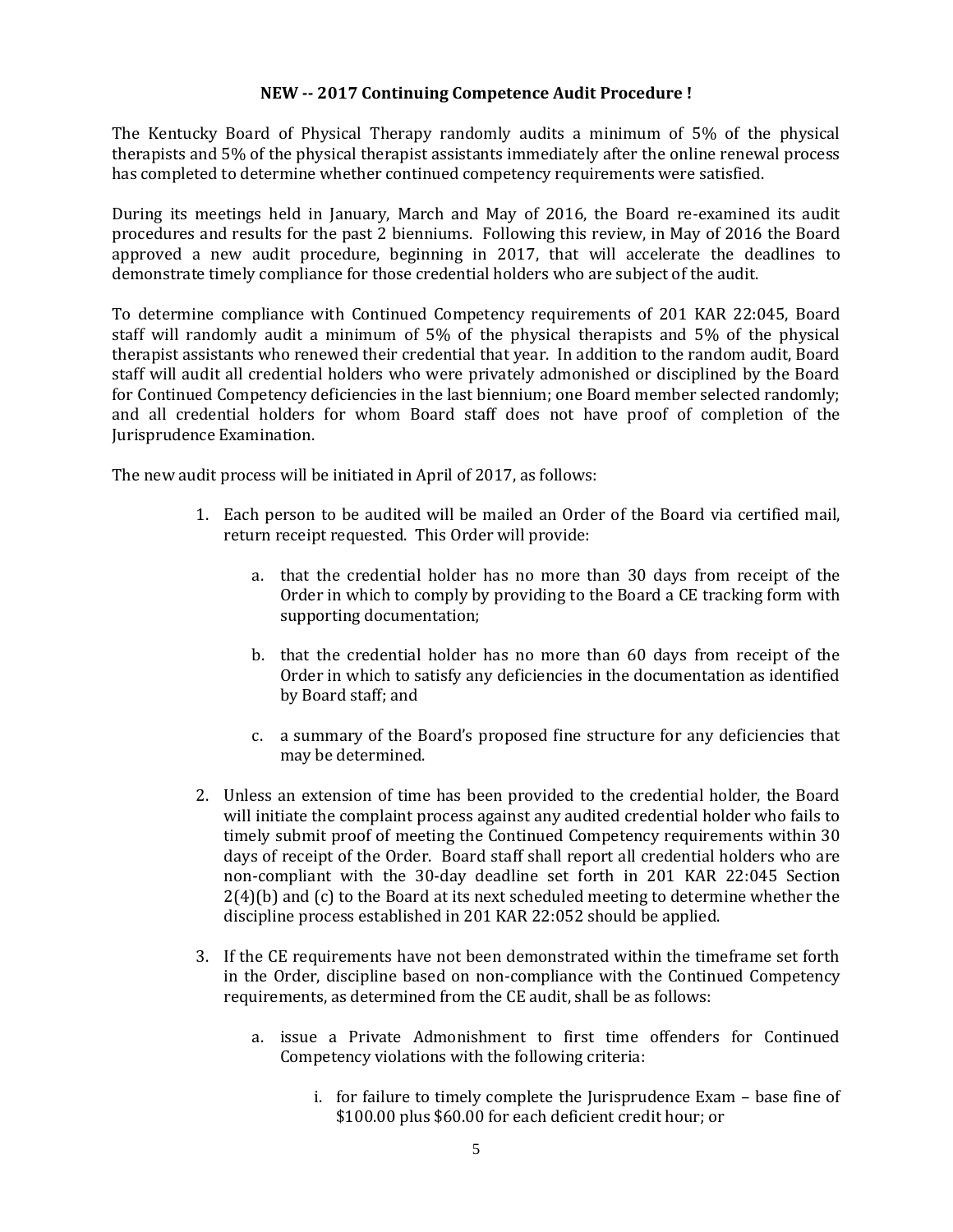- ii. for failure to timely complete Continued Competency requirements base fine of \$100.00 plus \$60.00 for each deficient credit hour.
- b. issue a Public Reprimand for **first time offenders** who fail to timely complete the Continued Competency requirements AND the Jurisprudence Exam, (i.e., both continued competency violations) through a Settlement Agreement, plus a base fine of \$300.00 and \$60.00 for each deficient credit hour.
- c. issue a Public Reprimand for **repeat offenders** who fail to timely complete the Continued Competency requirements OR the Jurisprudence Exam through a Settlement Agreement, plus a base fine of \$500.00 and \$60.00 for each deficient credit hour.
- d. Proposed Public Reprimands and Settlement Agreements shall be accompanied by the filing of a formal complaint.
- e. All fines assessed due to CE deficiencies as determined by the Board shall be paid within 30 days of the subject credential holder being notified of the deficiency and the fine.

For those credential holders who are deemed to be deficient, they will be required to demonstrate compliance through FSBPT's aPTitude continuing competence resource. Kentucky's staff has already coordinated with FSBPT's Continued Competence staff regarding this new, accelerated timeline. This will help ensure that both organizations will be well-prepared next year to properly educate Kentucky's credential holders as to aPTitude's purpose and functionality as well as address Kentucky's credential holders' anticipated utilization of aPTitude in a relatively brief, compressed time period.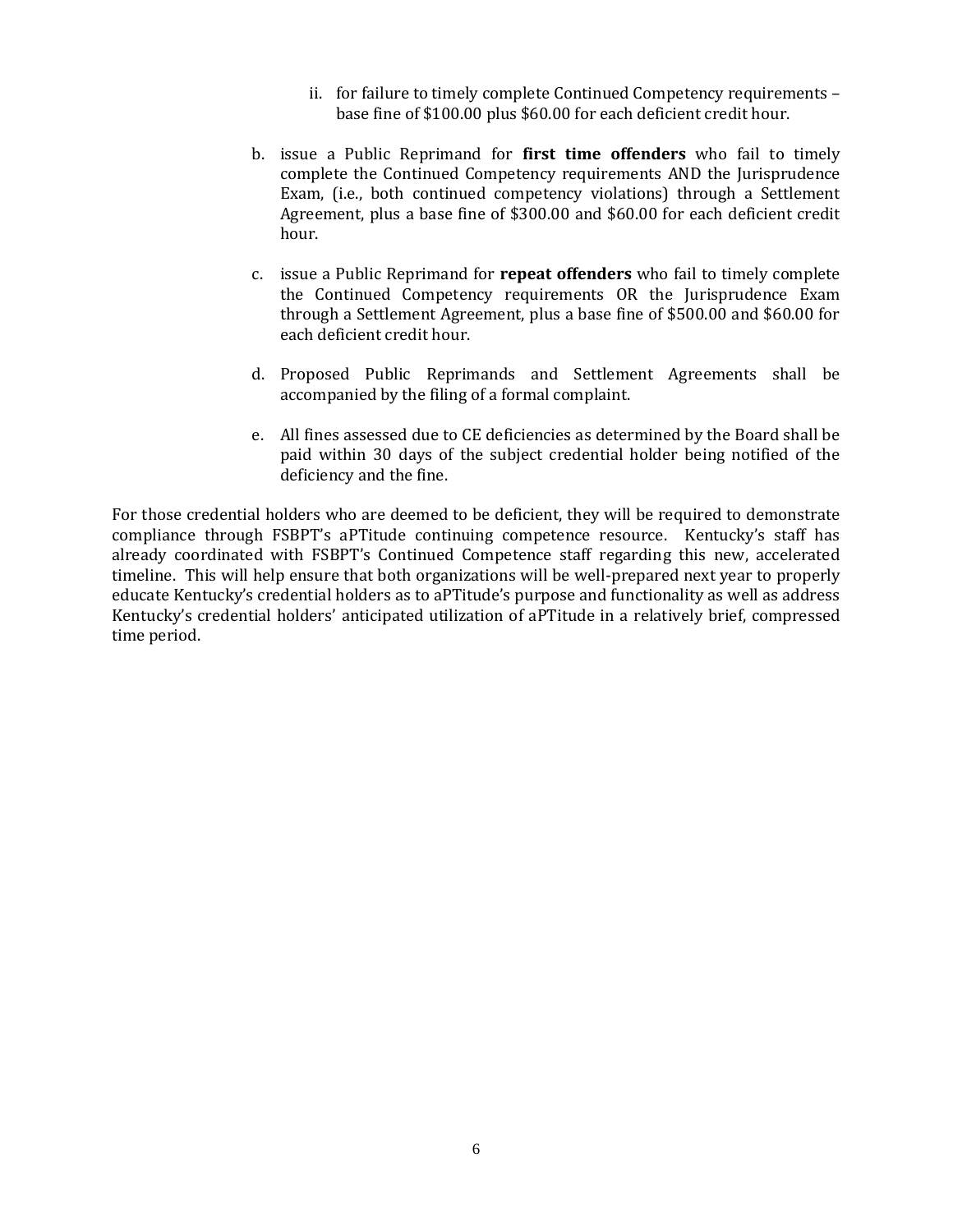# **Introducing oPTion !**

oPTion is a self-assessment tool created by the Federation of State Boards of Physical Therapy to allow physical therapists to compare their knowledge, skills, and abilities to current entry-level general physical therapy practice. It is also an opportunity for physical therapists to review fundamentals of the practice of physical therapy. oPTion is available online and on demand from your personal computer.

oPTion uses realistic case scenarios that describe clinical situations presented with a series of related questions. Scenarios include the age, gender, and presenting problem/current condition of a patient and may also include past medical history, physical therapy examination results, description of physical therapy interventions, and other information.

As a key feature, oPTion provides a rationale that explains the correct choice for each question. The rationale is available whether you answer the question correctly or incorrectly. At the conclusion of oPTion, your results will indicate one of four levels of performance. Each performance level describes the typical knowledge, skills, and abilities possessed by a physical therapist who performs at that level.

The Board of Physical Therapy finds great value in FSBPT's creation of an online, self-assessment tool for physical therapists to compare their knowledge, skills, and abilities to current entry-level general physical therapy practice by emphasizing clinical application of knowledge necessary for safe and effective practice.

### **Fast Facts About oPTion**

Questions - oPTion uses scenarios and multiple-choice questions that emphasize clinical application of knowledge necessary for safe, effective practice. Each scenario is followed by three to five multiple-choice questions, for a total of 100 questions.

Where - Online and on demand

Price - \$49

Who is eligible - Only licensed physical therapists

Credit – The Kentucky Board of Physical Therapy gives 3 contact hours of Category 1 credit to any physical therapist licensed in Kentucky who submits a completion certificate for oPTion. The Kentucky Board has been listed on FSBPT's website as a licensing authority that offers 3 hours of credit for oPTion completion.

When to register - When you're ready to begin!

Customer service available Monday-Friday, 9:00 AM to 5:00 PM Eastern Time

Request assistance: CompetenceStaff@fsbpt.org or 703.299.3100 and press 5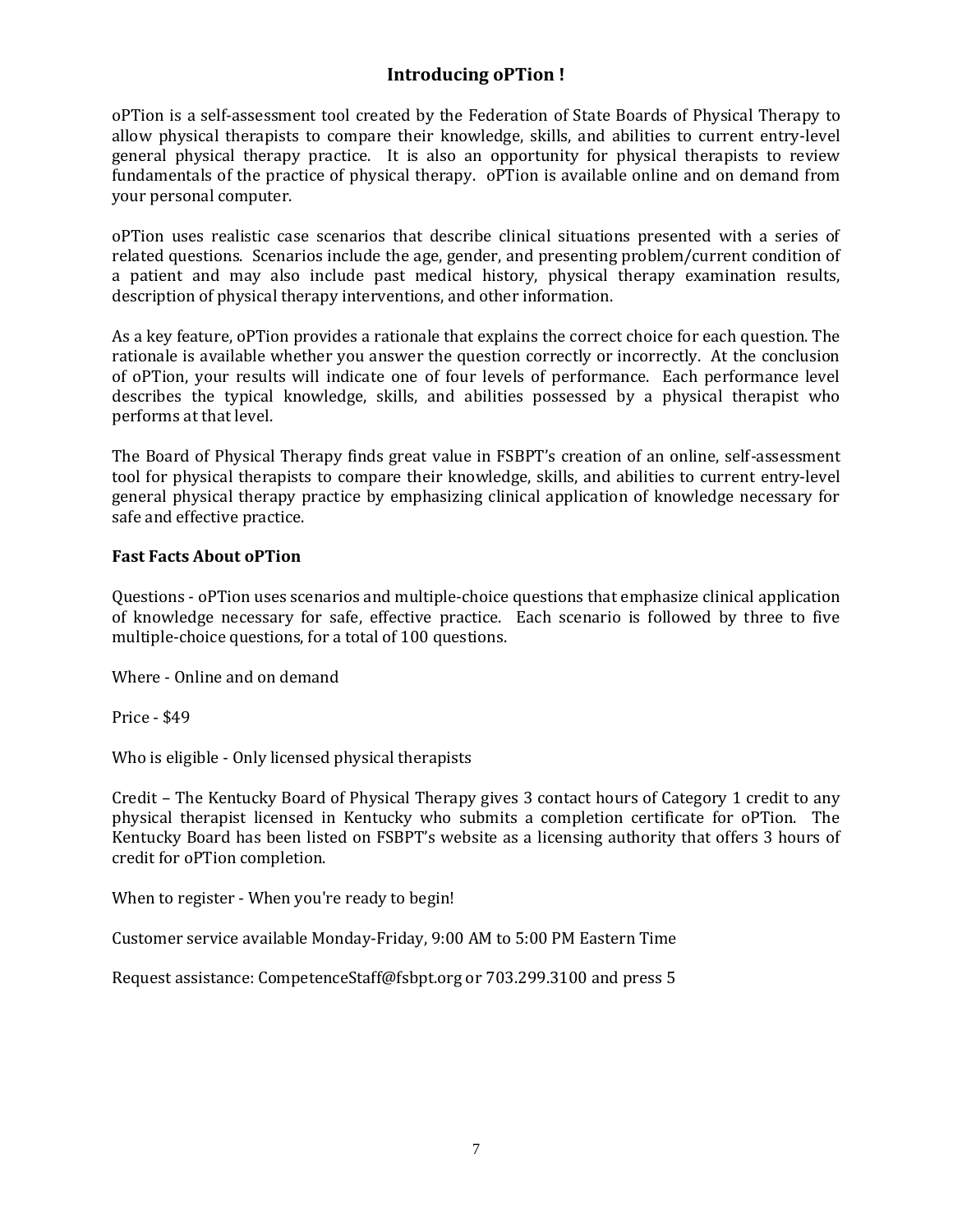#### **aPTitude An Online System to Track Continuing Competence & Education**

The Federation of State Boards of Physical Therapy (FSBPT) introduced aPTitude as a comprehensive system to help physical therapists and physical therapist assistants (collectively referred to as "licensees") meet their continuing competency requirements. This online system has been specially designed for licensees to help them track their continuing competence (CC) and continuing education (CE) activities. The Kentucky Board of Physical Therapy and FSBPT want to encourage licensees to stay current and competent throughout their physical therapy career. With this goal in mind, aPTitude was developed to help licensees understand and comply with the continuing competence and continuing education requirements needed for license renewal, as well as to provide an online reporting portal for continuing education activity.

aPTitude is a **free service** that allows licensees to research options for meeting their continuing competence needs and to record the courses and activities they have completed. All licensees are able to input their courses and documentation in their personal online record as soon as they complete a course. If a licensee so chooses, information that is typically reported to the Board through a tracking form may be shared with the Board electronically, saving that licensee the time and expense of physically completing and mailing the tracking form to the Board office.

#### **2017 Continued Competency Audit**

At its meeting in July of 2013, the Board undertook a fresh look at aPTitude as a tool to help in the continued competency audit process. The Board observed the ease with which continued competency information can be uploaded by its licensees through aPTitude. Additionally, staff projected that the amount of time and resources required to complete the audit process could be substantially reduced if those licensees who were included in the audit also shared their CE/CC documentation with the Board through aPTitude. Finally, the Board reviewed changes other state physical therapy boards have made recently to their continued competency requirements. Following lengthy consideration and discussion, the Board concluded that, beginning with the 2015 continued competency audit, those credential holders who are determined to be deficient in satisfying their requirements will be required to share their CE/CC documentation with the Board through aPTitude.

In September of 2016, the Board reaffirmed this requirement. Therefore, those credential holders who are determined during the 2017 continuing competency audit to be deficient in satisfying their continuing education requirements for the 2015-2017 biennium will again be required to share their CE/CC documentation with the Board through aPTitude.

#### **Why should YOU sign up for aPTitude?**

This service will allow you to easily verify the latest information concerning the Board's CC/CE requirements. FSBPT and Board staff work closely together to ensure that the most recent regulations of the Board are clearly posted on the aPTitude portal for your immediate review. aPTitude can also be tailored to remind you when your license renewal date is near, and it can allow real-time monitoring of your current status in meeting your renewal requirements. If you are licensed in more than one jurisdiction, aPTitude will be especially helpful as it will serve as a single resource to update you on the requirements for each jurisdiction – regardless of where you are licensed and how many licenses you maintain.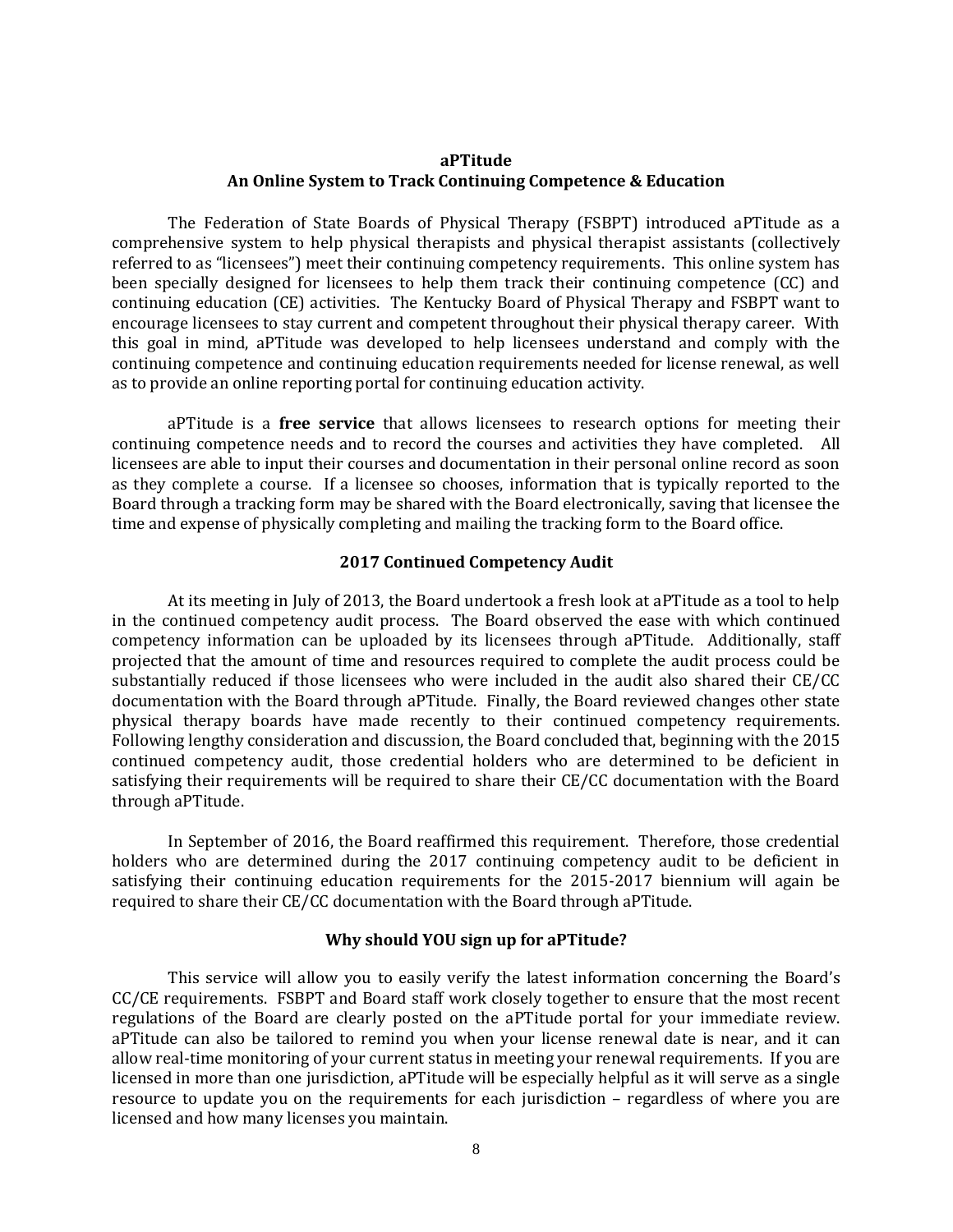FSBPT continues to consult with vendors who provide CC/CE activities so their approved course offerings are posted on the aPTitude website. This enables you to easily search for and find CC/CE offerings that meet your individual and specific needs. In the future, aPTitude participants will also be able to provide feedback about these courses and activities.

You may access aPTitude online at [www.fsbpt.org/aPTitude](http://www.fsbpt.org/aPTitude), then click on "PTs and PTAs." To register, you simply need a valid license or certificate number and an active email address – that's it. Once you are registered, you may quickly begin to enjoy all of the features of aPTitude to track your continuing competence activities and securely store your documentation for those activities.

To learn more how aPTitude may help you manage all aspects of your CE/CC licensure requirements with the Board, please contact FSBPT's Continuing Competence Department at (703) 299-3100, extension 283, or you may email your questions to [aPTitudehelp@fsbpt.org.](mailto:aPTitudehelp@fsbpt.org)

### **Reminder: New Law Removed Requirements for HIV/AIDS Training**

**\_\_\_\_\_\_\_\_\_\_\_\_\_\_\_\_\_\_\_\_\_\_\_\_\_\_\_\_\_\_\_\_\_\_\_\_\_\_\_\_\_\_\_\_\_\_\_\_\_\_\_\_\_\_\_\_\_\_\_\_\_\_\_\_\_\_\_\_\_\_\_\_\_\_\_\_\_\_\_\_\_\_\_\_\_\_\_\_\_\_\_\_\_\_\_\_\_**

On June 24, 2015, a law became effective which removed the mandatory HIV/AIDS training requirement under KRS 327.050, 327.060, and 201 KAR 22:040. Under the prior law, all credential holders had to complete the HIV/AIDS course requirement to receive an initial credential as well as re-take the course every 10 years.

The new law amends the language of KRS 327.050 and 327.060 and removes the requirement. Additionally, the Board has taken steps to likewise remove the corresponding requirements in the relevant provisions of the Board's applicable administrative regulation. If you have any questions, please contact Board staff at (502) 429-7140.

# **Reminder for Recent Graduates !**

**\_\_\_\_\_\_\_\_\_\_\_\_\_\_\_\_\_\_\_\_\_\_\_\_\_\_\_\_\_\_\_\_\_\_\_\_\_\_\_\_\_\_\_\_\_\_\_\_\_\_\_\_\_\_\_\_\_\_\_\_\_\_\_\_\_\_\_\_\_\_\_\_\_\_\_\_\_\_\_\_\_\_\_\_\_\_\_\_\_\_\_\_\_\_\_\_\_**

Recent PT and PTA graduates (i.e., those who have completed their academic and clinical requirements for their degrees within the current April 1, 2015 – March 31, 2017 biennium) have met the continued competency requirements for this biennium. 201 KAR 22:045 Section 2(c). Accordingly, no additional contact hours for this biennium are required in order to renew a PT license or a PTA certificate during the 2017 renewal cycle.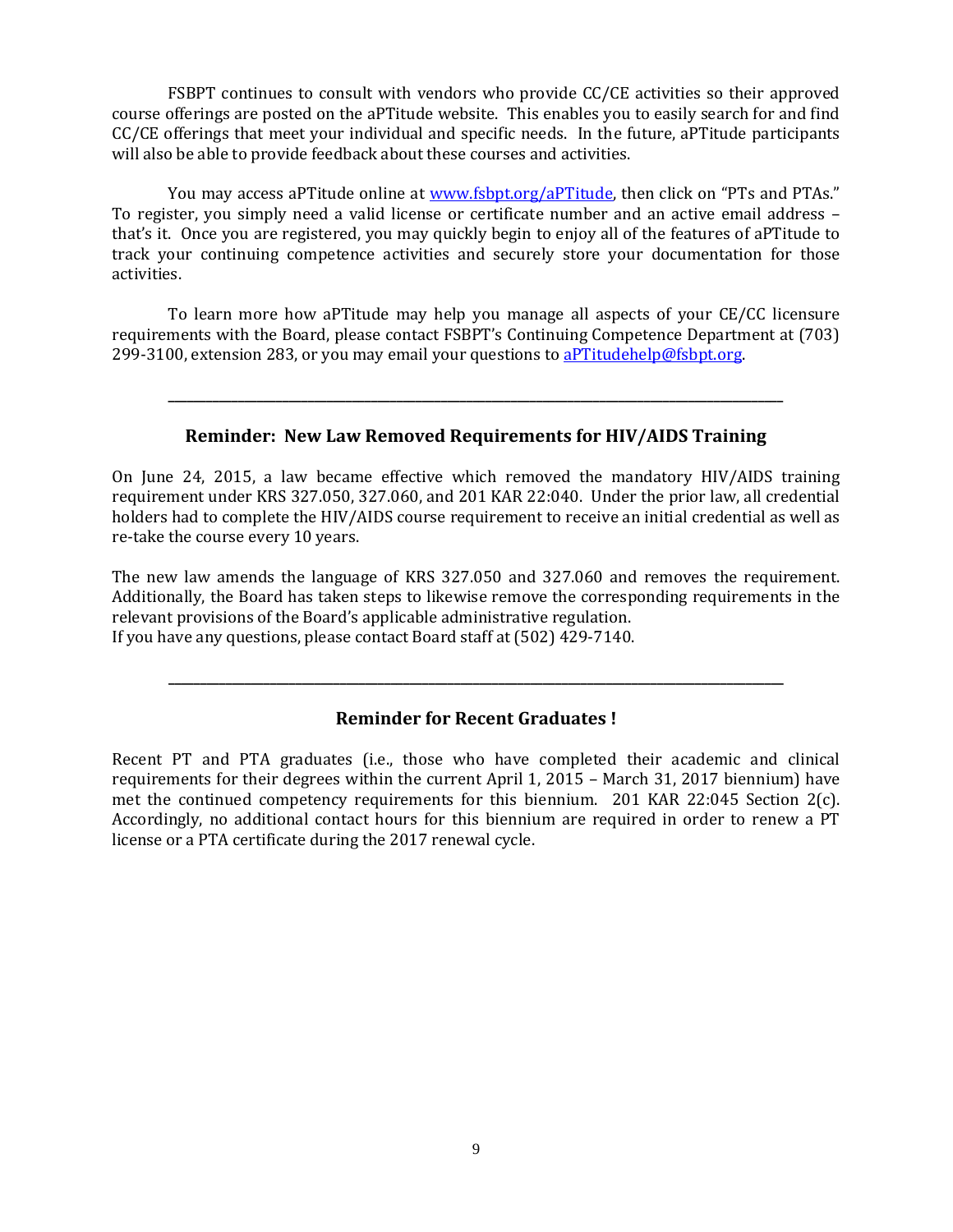# **Disciplinary Actions**

**January 2016 – August 2016**

Stephen Curley KBPT Staff Investigator

The following is a summary of disciplinary actions taken by the Board since the last Newsletter was published. It is intended as a summary for informational purposes only. All information is believed to be accurate. However, complete terms of each disciplinary action are contained in the Board's records. Monetary amounts paid to the Board may reflect the investigative costs and not necessarily the scope and severity of the violation(s).

### **Gretchen Games, PTA Date: 01/14/2016**

**Final Action:** Order and Settlement Agreement – A violation of 201 KAR 22:045 by failing to provide proof of the necessary hours of continued competency for the biennium beginning April 1, 2013 and ending March 31, 2015. Reprimand, and a \$560 fine.

# **Richard Herbolich, PT** Date: 01/14/2016

**Final Action:** Order and Settlement Agreement – A violation of 201 KAR 22:045 by failing to provide proof of the necessary hours of continued competency for the biennium beginning April 1, 2013 and ending March 31, 2015. Reprimand, and an \$860 fine.

### **Brittney Kimbell, PTA** Date: 01/14/2016

**Final Action:** Order and Settlement Agreement – A violation of 201 KAR 22:045 by failing to provide proof of the necessary hours of continued competency for the biennium beginning April 1, 2013 and ending March 31, 2015. Reprimand, and a \$1,080 fine.

# **Andrew Roark, PTA** 2016 **Date: 01/14/2016**

Final Action: Order and Settlement Agreement - A violation of 201 KAR 22:045 by failing to provide proof of the necessary hours of continued competency for the biennium beginning April 1, 2013 and ending March 31, 2015. Reprimand, and a \$660 fine.

**Final Action:** Order and Settlement Agreement – A violation of 201 KAR 22:045 by failing to provide proof of the necessary hours of continued competency for the biennium beginning April 1, 2013 and ending March 31, 2015. Reprimand, and a \$1,280 fine.

# **Frank Vieth, PTA** Date: 01/14/2016

**Final Action:** Order and Settlement Agreement – A violation of 201 KAR 22:045 by failing to provide proof of the necessary hours of continued competency for the biennium beginning April 1, 2013 and ending March 31, 2015. Reprimand, and a \$1,280 fine.

### **Rachel Brunette, PT** Date: 01/14/2016

**Final Action:** Order and Settlement Agreement – A violation of 201 KAR 22:045 by failing to provide proof of the necessary hours of continued competency for the biennium beginning April 1, 2013 and ending March 31, 2015. Reprimand, and a \$2,100 fine.

# **Douglas Adams, PT** Date: 01/14/2016

**Final Action:** Order and Settlement Agreement – A violation of KRS 327.070 (2)(k) by failing or refusing to obey a lawful order of the Board, KRS 327.070 (2)(m) by being impaired by reason of mental, physical, or other condition that impedes his ability to practice competently, and KRS

### 10

### **John Vaughn, PT Date: 01/14/2016**